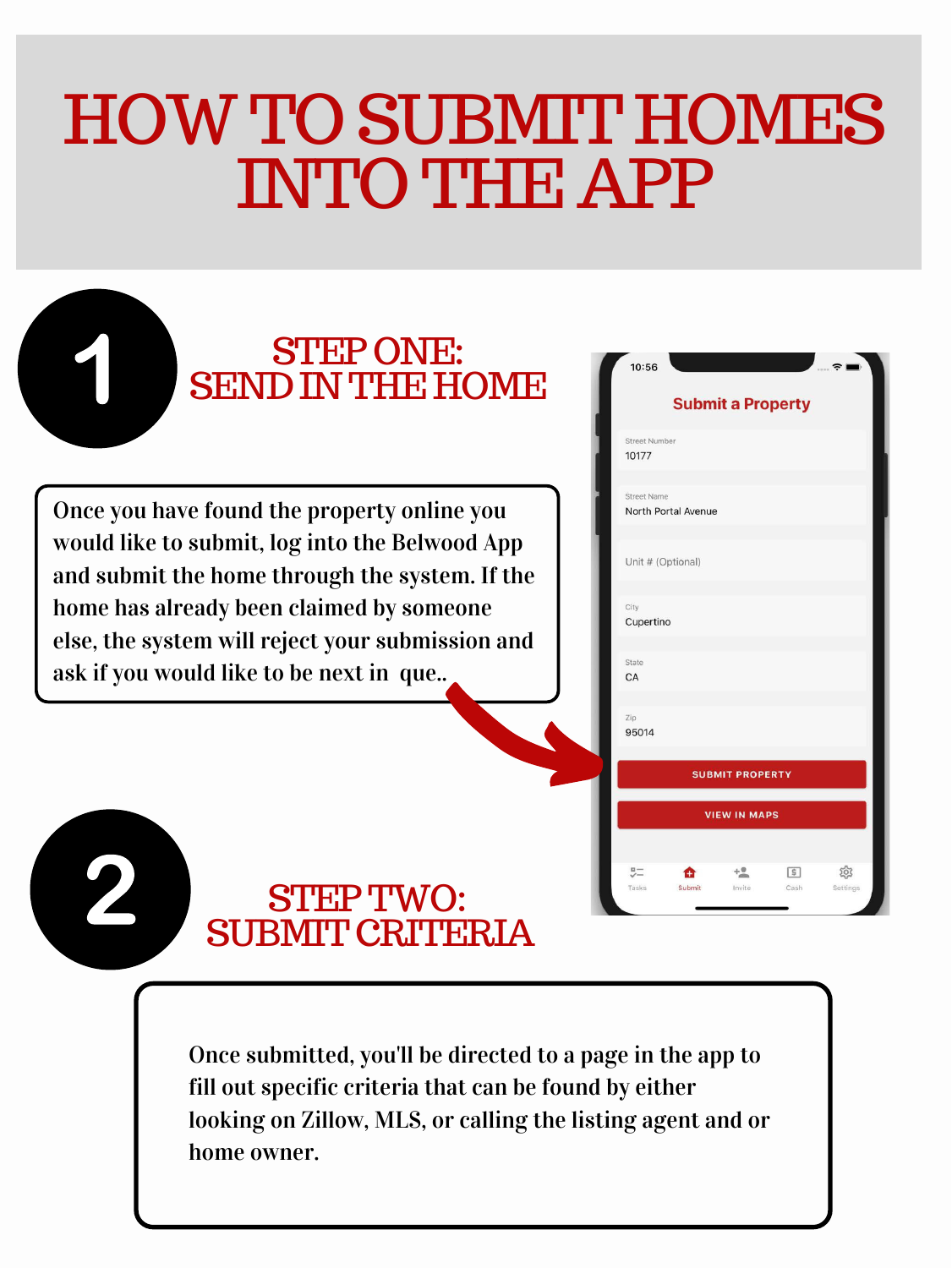

### STEP THREE: PRICE THE HOME

In order to price out your property, you only need to know two things. Define if the home is a light, medium or heavy fixer and what is the ARV. To learn how to do these things, watch our training videos that canbe located inside the google drive, or on our Youtube channel. Don't worry, before we approve your bid, we will let you know if your numbers are correct or not!

All signatures for Belwood are to be written as the following and sent to the following email:

Buyer name on contract: Belwood Investments LLC Signor signature name: Steven Belmont Email for signatures: support@thebigco.org



Is the home a: LIGHT MEDIUM OR HEAVY FIXER?

What is the ARV for homes that are remodeled in the subjects



neighborhood?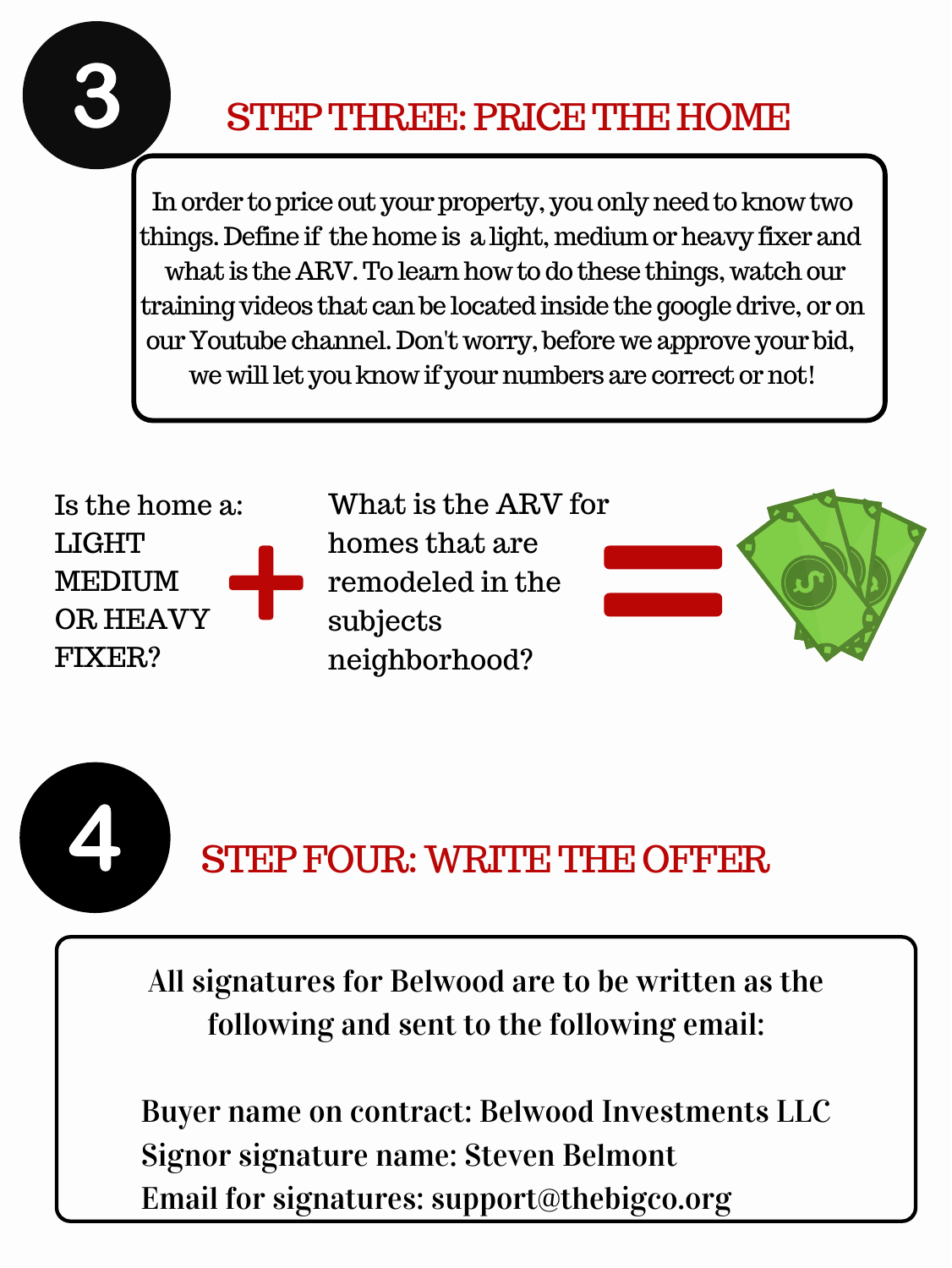## Belwood Offer Terms

- Cash AND in additional terms the following verbiage needs to be written exactly: Buyer reserves the right to leverage private money.
- Title and Escrow to be with Orange Coast Title Company for all California transactions. If an offer is being written for a home outside of California, please email support@thebigco.org for what title company/attorney will need to be used for your state.
- Full contingency removed.
- RCSD to be included. Steven Belmont is a managing member of the LLC.
- Full CR form to be included.
- Hedge fund approval letter to be included (attached in the google drive).

All Belwood offers must have the following documents and terms:

- Belwood will not close escrow on a property with tenants staying.
- No rent backs are allowed.
- We can't use the following title companies due to the nature of our hedge funds mechanics coverage: Chicago, Fidelity, Old Republic and First American or any other companies not included in the top 3 listed above.
- Close of escrow (we usually offer 10 days) can always be whatever time frame the seller needs but not to be longer than 90 days. Unless it is a short sale or REO.
- Deposit can be whatever seller needs/wants. We typically start with 1% of purchase price.
- Orange Coast Title is who we always push the hardest for, however we can use Stewart Title or Cal Atlantic Title. These are the only three companies we can use.

Terms that can always be negotiable for Belwood:

Terms that are NOT negotiable for Belwood: